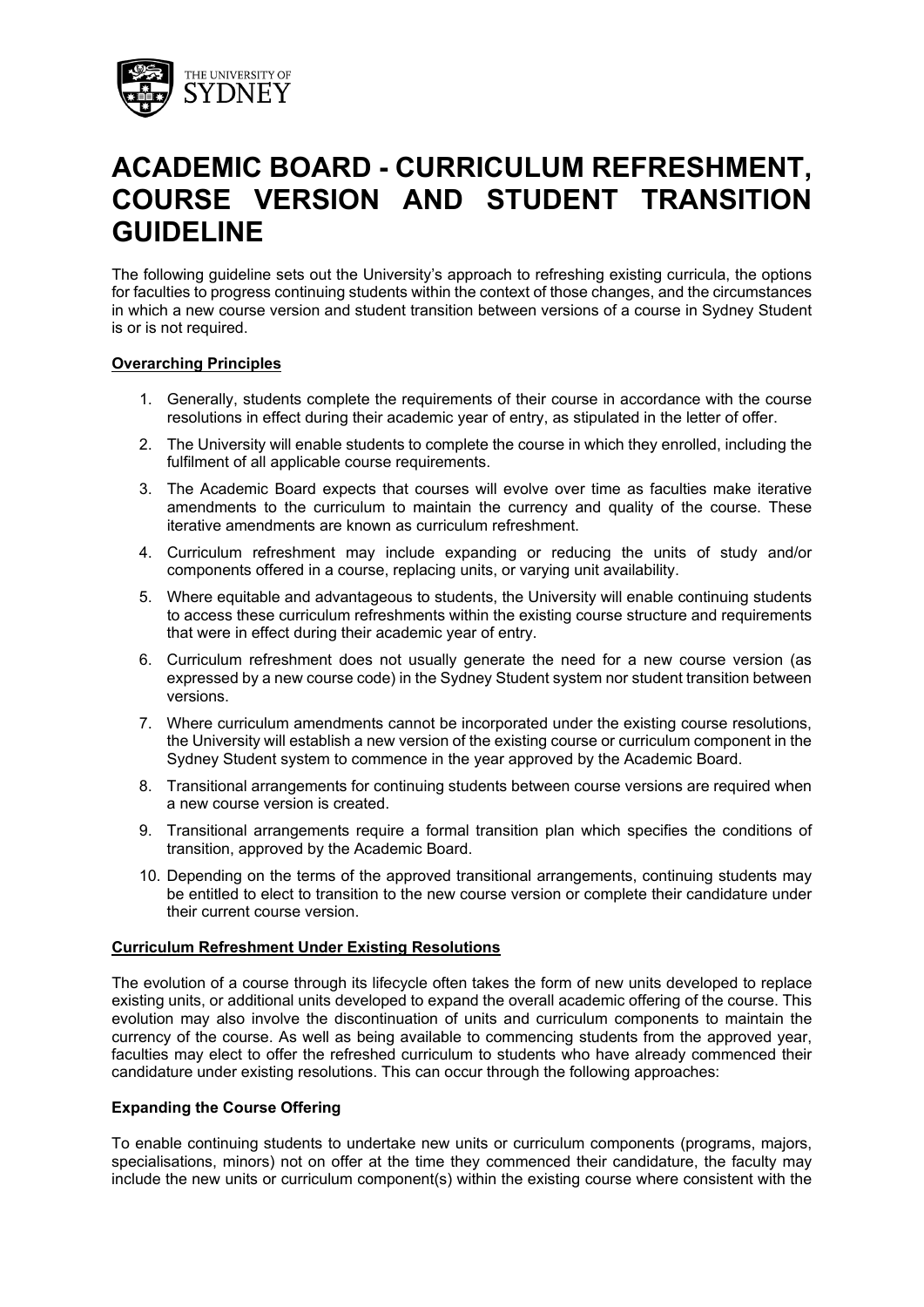

course learning outcomes. This process is managed through the course approval process prescribed by the Academic Board.

This evolution of the course offering is incorporated within the current course resolutions. The faculty is responsible for communicating the change to students.

## **Replacement of Units**

To enable continuing students to undertake new units, the faculty may deem a new unit as a direct replacement of an existing unit through the course approval process prescribed by the Academic Board.

The faculty may deem a unit of study to replace another unit of study if:

- 1. the unit learning outcomes are consistent with the AQF level descriptors for the level at which the unit is delivered.
- 2. the intent of the unit learning outcomes is the same. Slight variations to the wording of the unit learning outcomes are permitted to reflect updated curriculum.
- 3. the content of the unit is the same in terms of the development and application of knowledge and skills, but may be re-contextualised to include modernised readings, technology, examples, or pedagogy.
- 4. the unit supports students achieving the same course learning outcomes.
- 5. the volume of learning is the same.

Variations to assessment are permitted, provided that the approach to the development and application of knowledge and skills is the same. Variations may be for assessment weighting, assessment type, or assessment design.

**Note:** Typically, direct mapping of assessment weighting, type and design are readily equivalent e.g. 40% summative assessment in a capstone unit = 40% summative assessment in a capstone unit, even if the details within are different.

A student who completes a unit deemed to replace an old unit satisfies the same requirements of their course which would have been satisfied if the student had completed the old unit.

Students can access the refreshed curriculum through the enrolment function in Sydney Student.

## **Discontinuation (Teach-Out) of Curriculum Components**

To maintain the currency of the course, the University may elect to discontinue a curriculum component (stream, program, major, specialisation, minor) within a course. This process is managed through the course approval process prescribed by the Academic Board. The curriculum component will no longer be available to students commencing in the course from the year approved by the Academic Board. Continuing students will be enabled to complete the curriculum component.

## **Discontinuation of Units of Study**

The faculty may also elect to no longer offer units of study within a course. It is the responsibility of the faculty to ensure that students can complete the course for which they enrolled, pursuant to Principle 2.

## **Refresh Current Course Resolutions**

The evolution of a course over its lifecycle may also take the form of amendments to the course resolutions. These amendments are approved through the course approval process prescribed by the Academic Board and take effect to govern the candidature of current students in progress with their study.

Such evolution may include updates to rules or progression, the outcome of which does not impact negatively on a student's progress through the original course e.g. units and unit rules, progression rules, assessments, and unit learning outcomes.